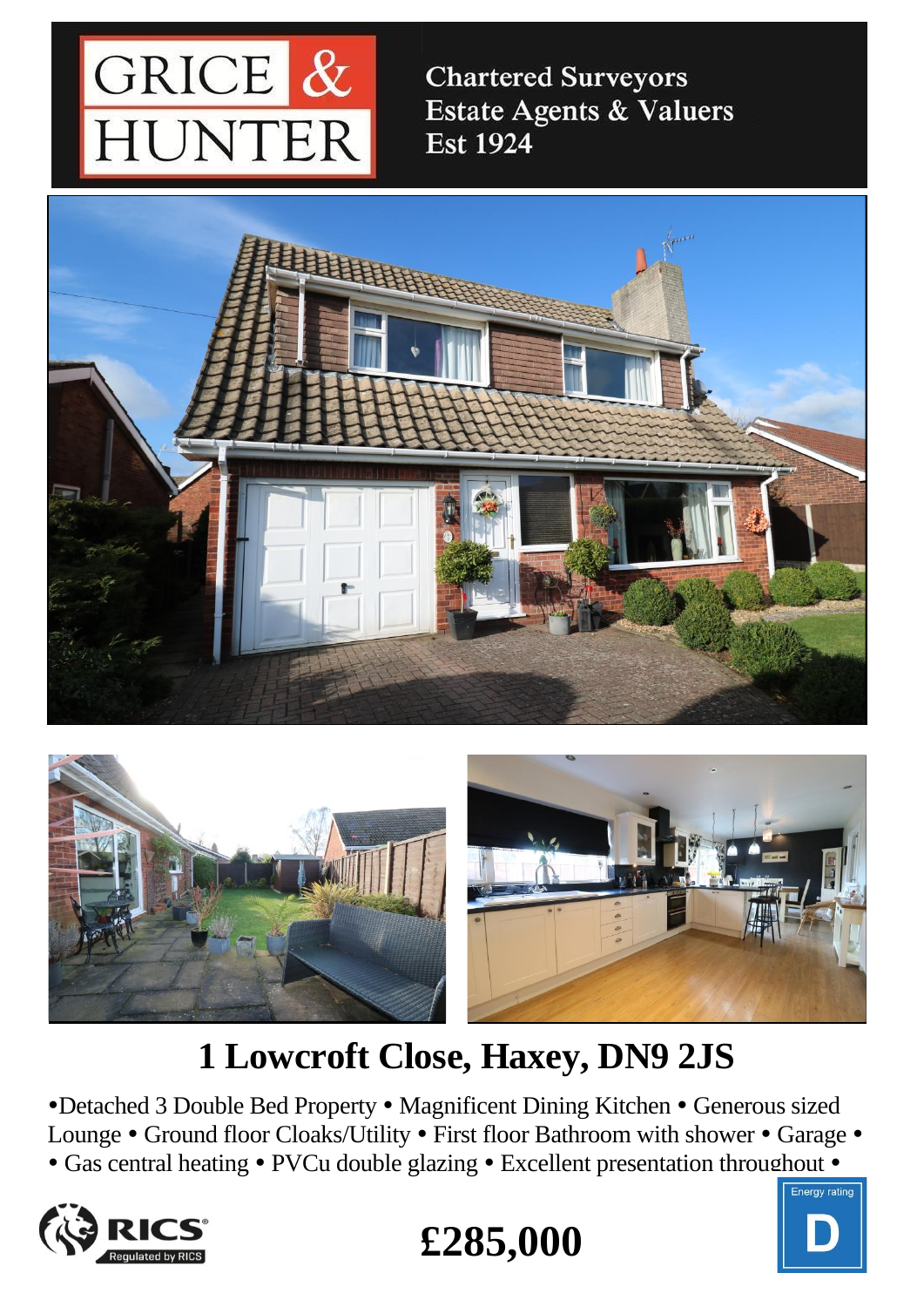## **DESCRIPTION**

Occupying a quiet residential setting within the central part of this popular village is this Detached Dormer style property, having good sized and nicely proportioned accommodation on two floors . The property is delightfully presented and maintained to a high standard throughout.

**Accommodation** (room sizes approx. only)

### **Ground Floor**

**RECEPTION HALL** with PVCu double glazed front facing window and panelled exterior door, radiator, wood effect flooring and understairs cupboard.

**LOUNGE (**5.12m x 4.20m) with front facing PVCu double glazed window, radiator, period style fire place with wood surround and gas fire.



**DINING KITCHEN** (7.48m x 3.25m) to the Kitchen area there are modern white fitted units comprising base cabinets with work tops, 1 ½ bowl white enamel sink, tap and breakfasting island table. Matching wall cabinets, integrated stainless steel four ring hob with extractor over and double oven. Space for fridge freezer, rear facing PVCu double glazed window and wood effect flooring extending into the Dining area. The dining area includes, radiator and PVCu patio doors leading into the garden.



**Side ENTRANCE/UTILITY** (2.10m x 1.50m) Including stainless steel sink, storage cupboard and plumbing for automatic washer. Radiator, wood effect flooring and PVCu double glazed exterior door.

**CLOAKROOM** (1.50m x1.10m) having low flush wc, storage cabinet, PVCu double glazed window and Worcester gas central heating boiler.

### **First floor**

**LANDING** including double wardrobes with storage cupboards over and addition storage space.

**BEDROOM 1** (4.20m x4.0m) with radiator, PVCu double glazed window and built in store cupboard.

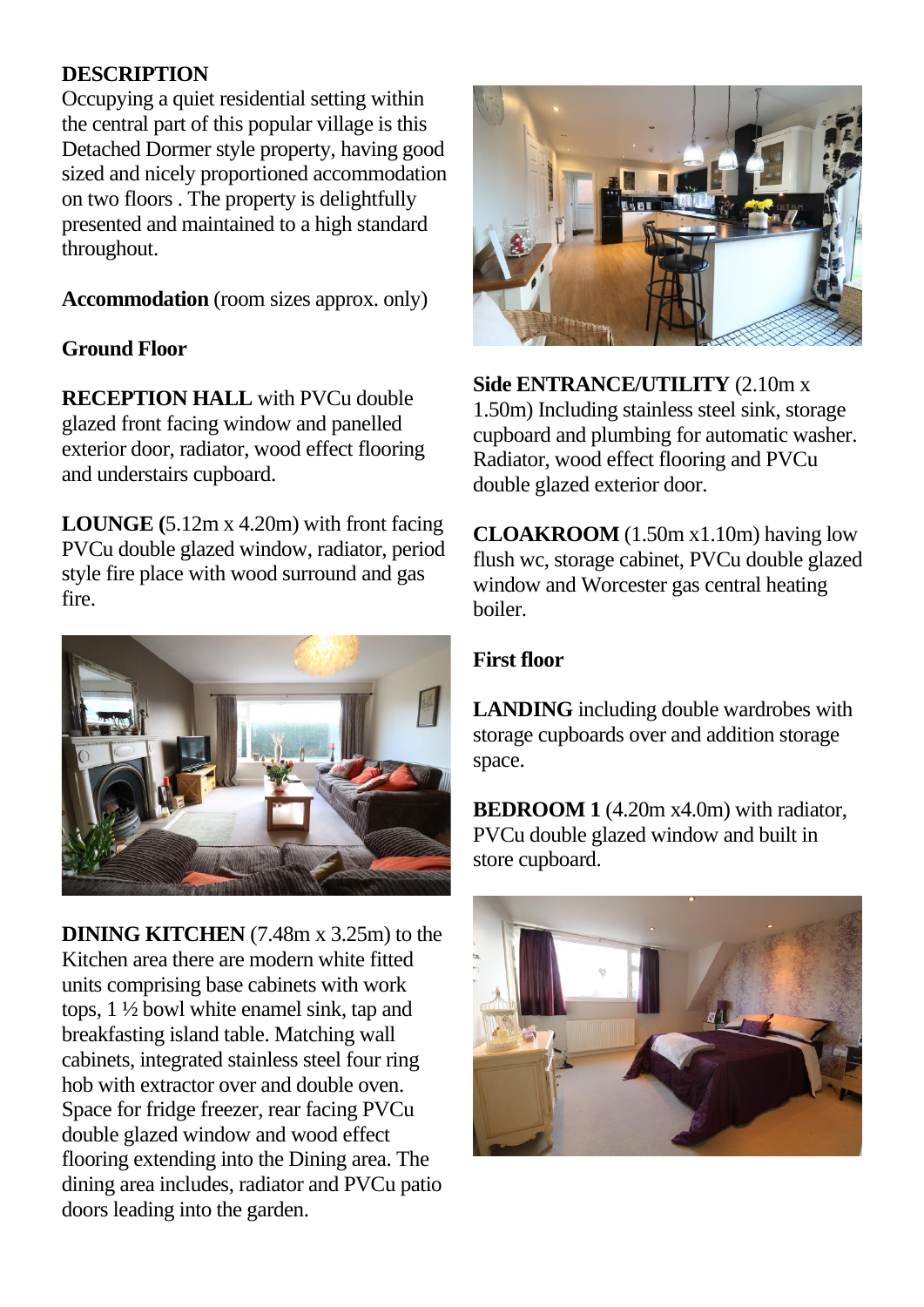**BEDROOM 2** (4.12 x 3.78 m) with radiator, PVCu double glazed window and built in store cupboard.



**BEDROOM 3** (3.22m x 2.55m) with radiator PVCU double glazed window.



**BATHROOM** including white suite comprising bath, shower cubicle, wash stand style basin, wc, chrome fittings and towel radiator, PVCu double glazed window and tiled flooring.



#### **OUTSIDE**

Front garden with hedging to frontage and block paved driveway providing parking space leading to Integral Single **GARAGE** (5.0m x 2.5m) with electric light, power up and over door.

Enclosed rear garden including paved seating area, lawn, evergreen borders and timber garden shed.

Outside lighting and water tap.

Additional side garden with access to the frontage. Further access to the side entrance door.

#### **SERVICES (not tested)**

Mains water, electricity, drainage and gas. Gas central heating to radiators.

## **LOCAL AUTHORITY**

North Lincolnshire Council

**COUNCIL TAX** Band 'D' (on-line enquiry)

**TENURE** Freehold assumed.

## **VIEWING**

Strictly by prior appointment through Grice & Hunter 01427 873684

| <b>Energy Efficiency Rating</b>             |    |                                   |           |
|---------------------------------------------|----|-----------------------------------|-----------|
|                                             |    | Current                           | Potential |
| Very energy efficient - lower running costs |    |                                   |           |
| $(92 - 100)$                                |    |                                   |           |
| В<br>$(81 - 91)$                            |    |                                   | i.        |
| $(69-80)$                                   | G  |                                   |           |
| $(55-68)$                                   | Ð  |                                   |           |
| $(39-54)$                                   | ΙĒ |                                   |           |
| $(21 - 38)$                                 | E  |                                   |           |
| $(1-20)$                                    |    | G                                 |           |
| Not energy efficient - higher running costs |    |                                   |           |
| <b>England, Scotland &amp; Wales</b>        |    | <b>EU Directive</b><br>2002/91/EC |           |